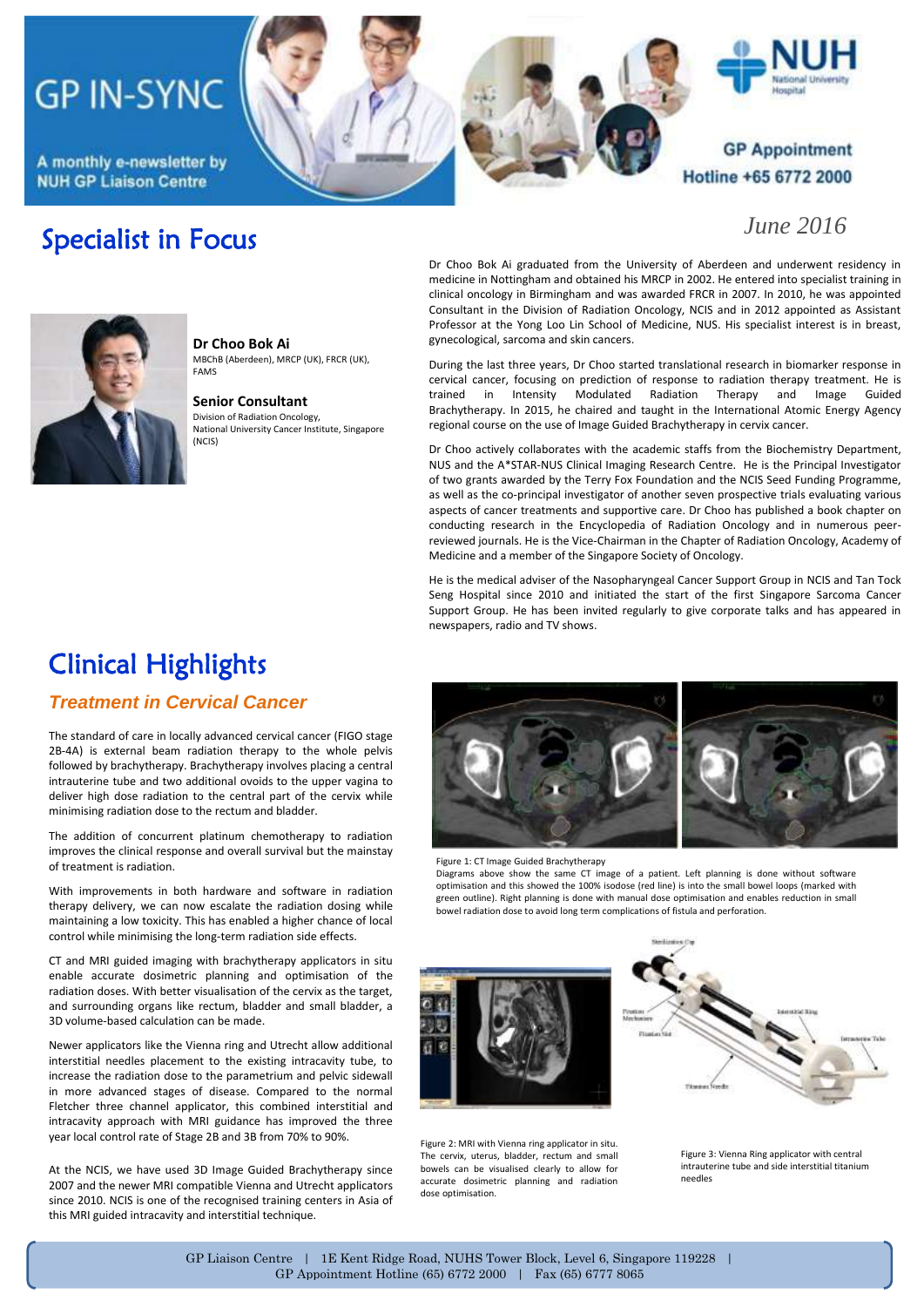

# **GP Liaison Centre (GPLC)**

GP Appointment Hotline: +65 6772 2000 Visit us at [http://www.nuh.com.sg/nuh\\_gplc/](http://www.nuh.com.sg/nuh_gplc/)

# Specialist in Focus



**Dr Mark Puhaindran** MBBS(Sing), MRCS(Edin), MMed(Surgery)

**Senior Consultant & Head**

Division of Surgical Oncology (Musculoskeletal Surgery), National University Cancer Institute, Singapore (NCIS)

#### **Senior Consultant**

Department of Hand and Reconstructive Microsurgery University Orthopaedics, Hand and Resconstructive Microsurgery Cluster, National University Hospital (NUH)

Dr Mark Puhaindran graduated from the National University of Singapore in 1998. He completed his specialist training in hand surgery at the National University Hospital in 2007. Following this, he was awarded the Health Manpower Development (HMDP) award and did a fellowship in musculoskeletal oncology at Memorial Sloan-Kettering Cancer Centre in New York, USA. His clinical interests include general hand and wrist surgery and musculoskeletal oncology.

He has a particular interest in tumours that affect the upper extremity and has written several papers and book chapters on tumours of the musculoskeletal system. Dr Puhaindran is also actively involved in undergraduate and postgraduate teaching, and has been an invited speaker at both local and regional conferences.

# Clinical Updates

### *Sarcoma*

#### **What is Sarcoma?**

Sarcoma is a rare type of cancer that arises in the bone and soft tissue, which includes fat, muscles, blood vessels, nerves and fibrous tissue. Sarcomas can develop in any part of the body, though they are most commonly seen in the arms and legs.

#### **Who is at risk?**

There are very few known risk factors for sarcomas. These include:

- Previous radiotherapy treatment
- Family cancer syndromes
- A damaged lymphatic system

Some chemicals are also thought to be associated with sarcoma, though this has not been proven. Smoking, diet and exercise are not linked to developing sarcomas.

#### **What are the signs and symptoms?**

The signs of sarcoma depend on the site where they arise. Patients with bone sarcoma present with the following symptoms.

- Bone swelling and pain which tends to worsen at night
- Develop fractures after minor trauma as the bone is weakened by the tumour
- A new lump that may not necessarily be painful located anywhere in the body that increases in size, and may grow to a large size over time (patients experiencing soft tissue sarcomas)

#### **What can you do to prevent sarcoma?**

Given the limited risk factors, it is difficult to prevent sarcomas. There are no screening tests, and the best approach is for patients with new lumps, or lumps that are increasing in size, to seek medical attention early. This is especially so for patients who have a strong family history of cancer, or patients with previous radiation therapy treatment.

#### **How is surgery used to treat sarcoma?**

Our surgical oncology team has expertise in both prosthetic and micro-surgical reconstruction following limb salvage surgery for sarcomas, for both children and adults. The most appropriate surgical treatment will be used for each patient, following discussion with specialist team.



Soft bone sarcoma occuring in the leg